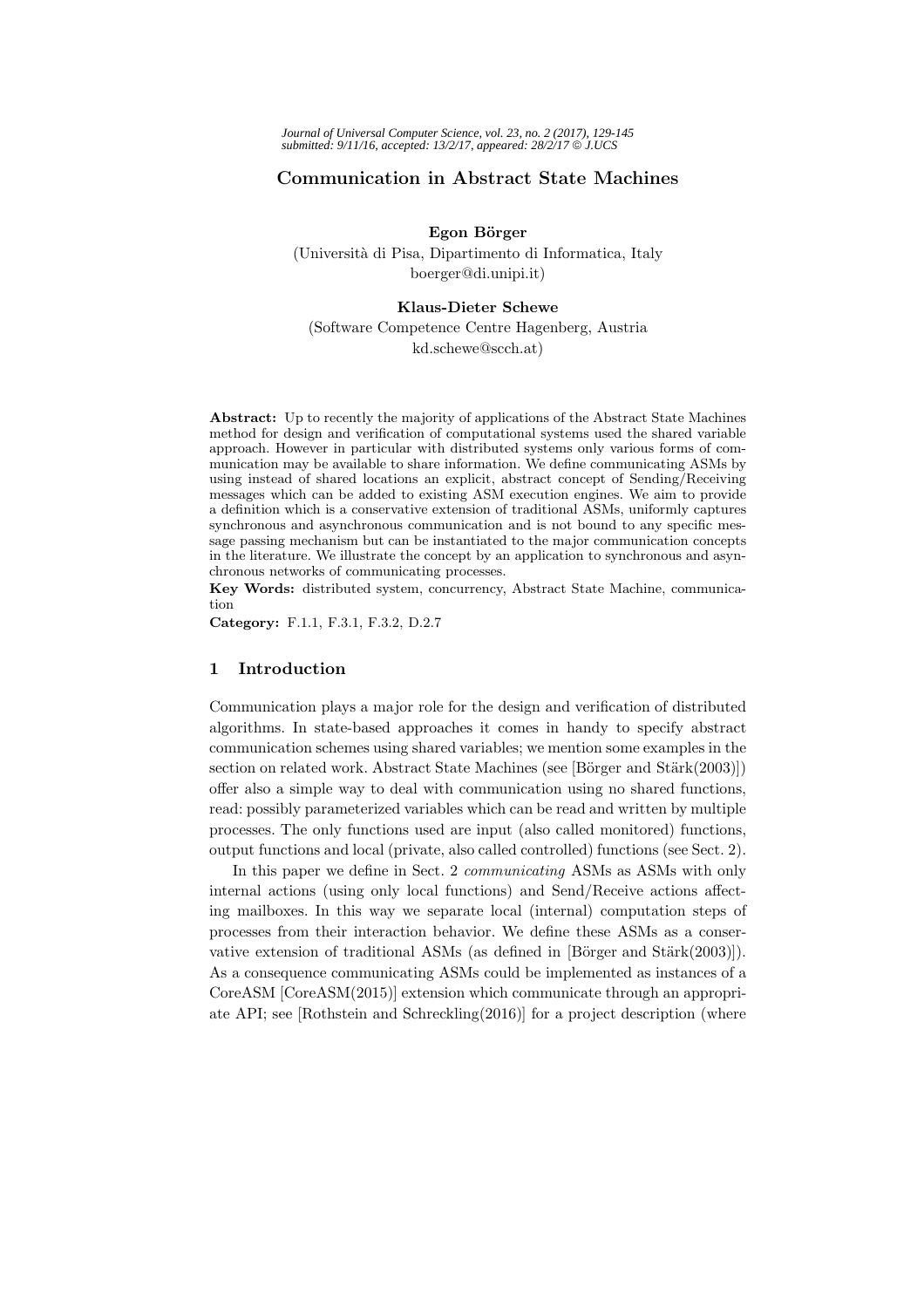communicating ASMs appear under the name Abstract State Interaction Machines) and [Schreckling and Rothstein(2016)] for the code and some examples.

We keep the communication actions abstract so that they can be instantiated to common communication concepts in the literature. See the section on related work for details. We illustrate the expressiveness and flexibility of communicating ASMs by a mathematically precise formulation of the synchronous (Sect. 3.2,3.3) and the asynchronous (Sect. 3.4) network execution models on which the investigation of distributed algorithms is based in [Lynch(1996)]. We then use these models to rigorously prove (Sect. 4) the correctness of the local synchronization scheme defined in [Lynch(1996), 16.2]. If this scheme is applied to a set of algorithms which are designed to be executed in the synchronous network model, then it allows one to run them with the same local behavior in the asynchronous network model. The abstractions ASMs offer for doing this simplify the construction itself as well as the correctness proof.

# **2 Communication in ASMs**

In ASMs as defined in  $[Bi<sub>z</sub>er and Stark(2003)]$  communication can and has been dealt with as particular form of interaction of processes using no shared function but only monitored (i.e. input), output and controlled (private, local) functions. A function that is output function for (i.e. only written by) a process *p* and monitored (i.e. only read) by each process *q* in a set of processes acts like a common mailbox location. In this location all those *q* simultaneously receive the value written by (i.e. sent from) *p* so that they can read it as input for their next step. The resulting model of what one could call *directly communicating ASMs* abstracts completely from any specific communication medium and works particularly well for the synchronous computation model; for details see the section on related work.

However, to model this way communication mechanisms with asynchronous Send/Receive actions or where messages may get lost one has to consider in addition when the processes *q* which monitor an output location of a sender process *p* receive the output value produced by *p* (or whether they receive it at all). To avoid such complications we define and analyze in this paper *communicating ASMs* as a class of multiple agent ASMs where machines perform only internal actions (read: ASM steps using only local functions to perform actions on their pairwise disjoint local states). Communication happens only via Send/Receive actions affecting mailboxes. We keep the mailbox concept and the Send/Receive actions abstract so that they can be instantiated to the main communication concepts used in the literature (see the section on related work). As will become clear below the definition works for both synchronous communication (typically in the context of synchronized parallel ASM runs like in Sect. 3.2,3.3) and asyn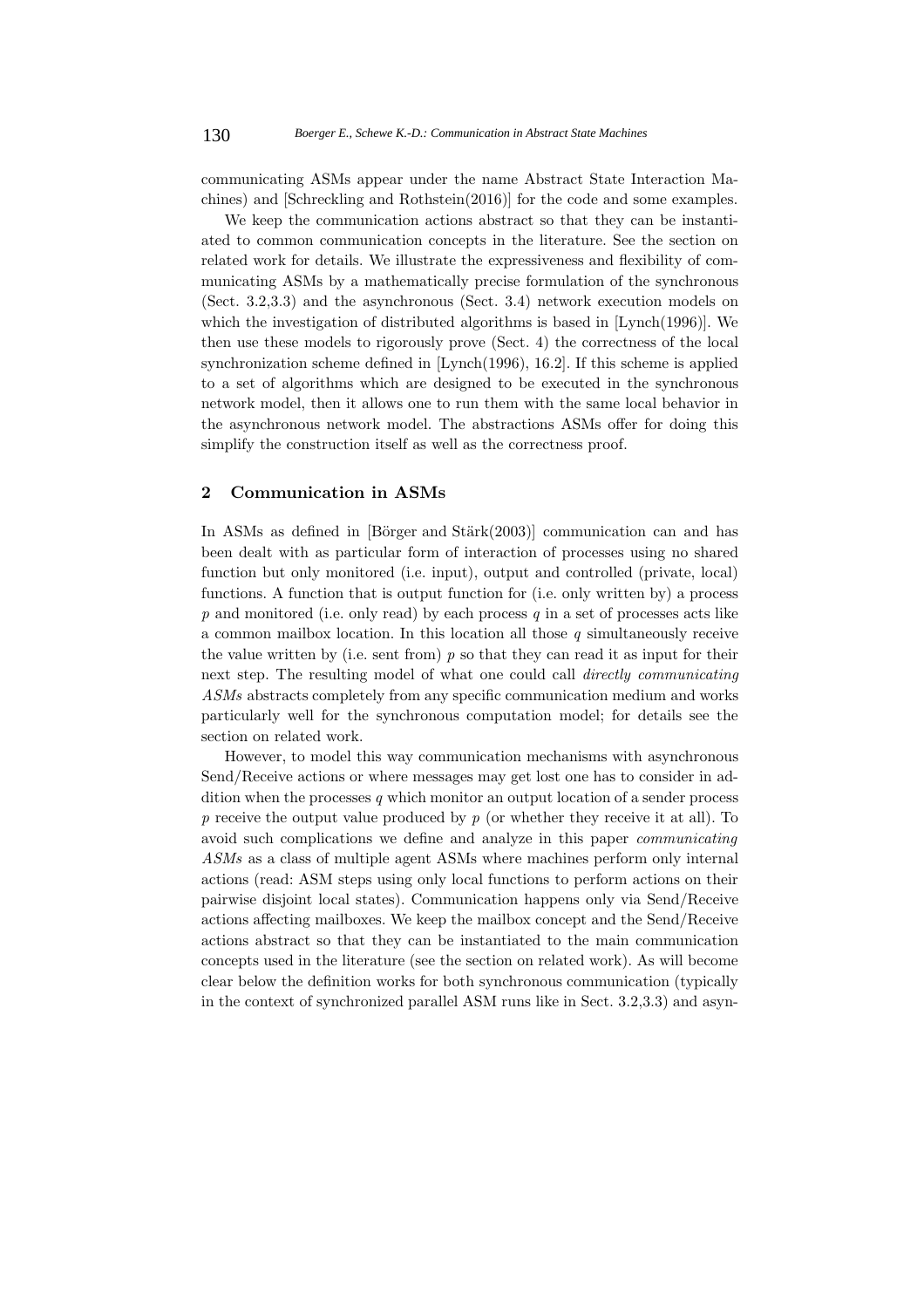chronous communication (typically in the context of concurrent ASM runs as defined in  $[\text{Börger and Schewe}(2016)]$ , see for example Sect. 3.4).

**Definition**. *Communicating ASMs* (processes) are defined as families of single-agent ASMs  $p = (ag(p), pgm(p), mailbox(p))$ , consisting of

- **a** an agent  $aq(p)$  that executes step by step
- a program  $pqm(p)$ , called the rule(s) of the ASM, and is equipped with
- a  $mailbox(p)$  for incoming messages

with disjoint signatures, read: private (also called internal) state and the following abstract communication actions and predicates besides the usual internal ones:

SEND $(m, to(q))$  // deliver  $(m, from(\text{self})^1, to(q))$  to  $mailbox(q)$  $Received(msg) = (msg \in mailbox(\text{self}))$  // *msg* has been delivered  $\text{CONSUME}(msg) = \text{DELETE}(msg, mailbox(\text{self}))$ 

The abstract view of the  $\text{SEND}(m, to(q))$  action assumes that the sender process *p* knows the (address of the) receiver process *q* and triggers the (agent of the) communication medium to try to INSERT the message  $(m, from(p), to(q))$ into the *mailbox* of the destination process. The delivery can happen in various ways, depending on the properties of the communication medium. We mention as outstanding examples:

- $\blacksquare$  immediately: in the synchronous model with reliable communication where every message sent in one 'step' (synchronous round) is in the receiver's mailbox at the beginning of the next step,
- eventually: in the asynchronous model with reliable communication (where no message is lost) or with multiple delivery attempts (message repetition) such that at least one succeeds,
- maybe eventually (possibly never): in the asynchronous model with unreliable communication where messages can get lost, also called at-most-once delivery.

This abstracts fromintroducing explicit communication channels (see Sect. 3.1). Unless otherwise stated we treat *mailbox* as a set, but the following alternatives are also possible:

- *mailbox* could be a FIFO-queue or a priority queue as in Akka [Akka(2011-2016)];
- *mailbox* could be a FIFO-queue, where however the RECEIVE action may ignore or defer certain messages in the mailbox (as it happens in the P machines [Gupta et al.(2012)]);
- *mailbox* could be a multiset to distinguish among multiple occurrences of identical messages with same sender, receiver and message content (payload) a set will do if sender timestamps are added to messages.

<sup>1</sup> **self** denotes the executing agent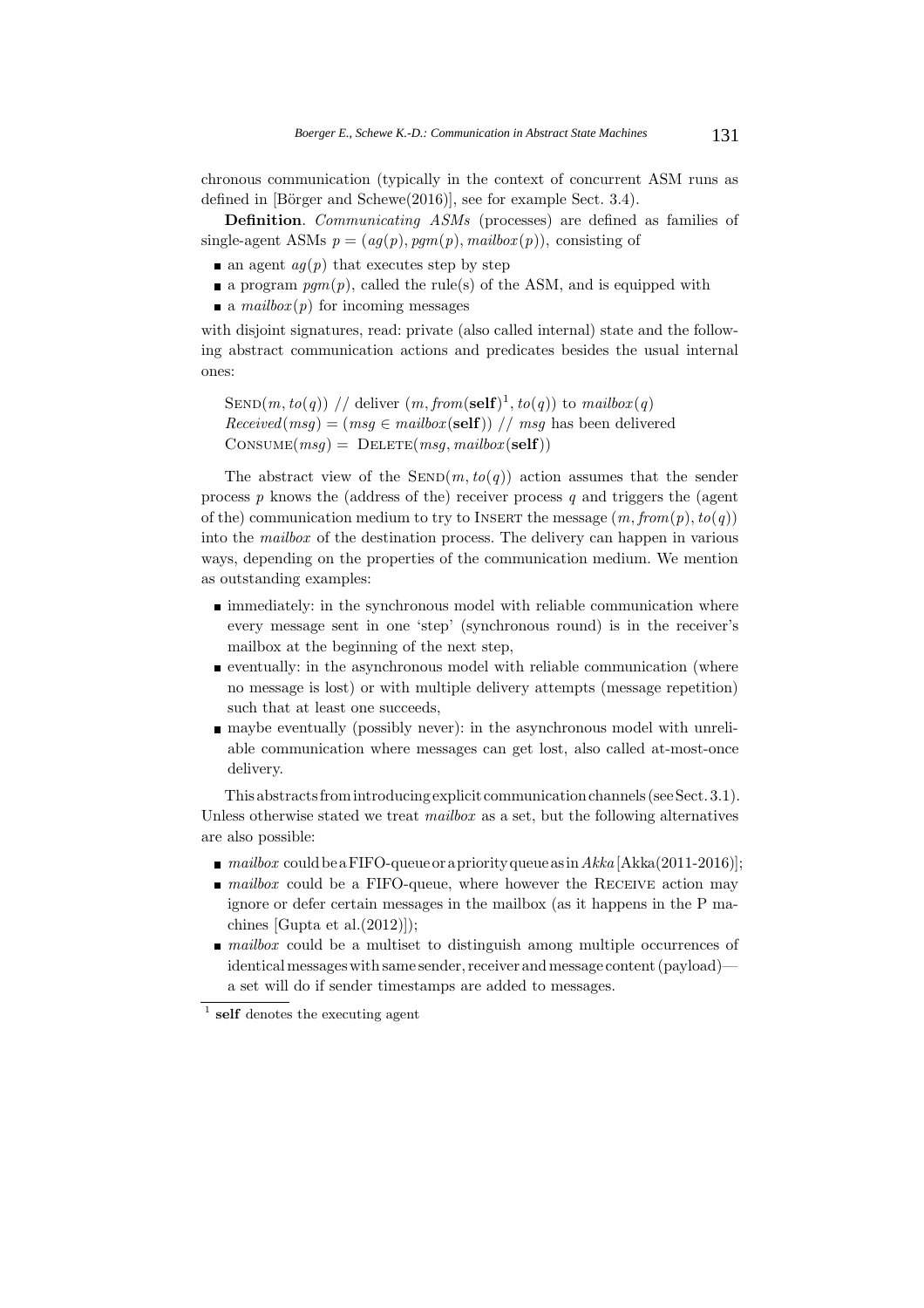When speaking about 'eventually' in the asynchronous model we refer to a logical time model as defined in [Lamport(1978)] and adopted by the "happens before" actor send rules in *Akka* [Akka(2011-2016)].

The above definition provides a conservative extension of traditional ASMs. One can interprete the communication related abstractions as update instructions (in the sense of CoreASM [CoreASM(2015)]. These are instructions which are defined to generate genuine ASM updates, depending on the intended kind of message delivery.

For the sake of generality we add *sender* resp. *receiver* to the message payload (content) *m* to form a complete message  $(m, from(p), to(q))$ . We use the notation *payload*(*msg*), *sender* (*msg*) and *receiver* (*msg*) for the message components. When it is clear from the context we omit notationally the sender or receiver of messages or write  $(m, p, q)$  instead of  $(m, from(p), to(q))$ . Often we notationally omit also agents and mailboxes, focussing on the ASM program.

The disjoint signature assumption guarantees that processes have no shared locations, differently from traditional ASMs (see [Börger and Stärk $(2003)$ ]). This does not exclude that two ASMs  $(a, M, mailbox(a)), (b, N, mailbox(b))$  have the same program  $M = N$  with the same function symbols; we simply assume all function symbols f as implicitly parameterized ('instantiated') by the executing agents  $a, b$  in the form  $f_a, f_b$ , thus guaranteeing disjoint locations (read: local states). It is also possible that communicating ASMs have input or output locations, but those are used only for providing input or output from/to the environment (if any) and not for interprocess communication (in case the environment is not seen as an additional process).

**Remark on receive actions**. The predicate *Received*(*msg*) can be interpreted as signalling that a Receive(*msg*) event has happened at the receiver. Receive is considered as an action processes can execute besides internal actions and the SEND action (see for example [Lamport(1978), Lynch(1996), Riccobene and Scandurra(2014)]). The predicate notation allows one to consider Receive as an action of the communication medium affecting the receiver's mailbox and to abstractly describe when and how the receiver retrieves messages from its mailbox; see the section on related work for some examples.

Numerous concrete examples of communicating ASMs (without being named so) can be found in  $[\text{Börger}(2016)]$  and are not repeated here.

# **3 Network Computation Models**

To test applying the concept of communicating ASMs we formulate in this section in terms of communicating ASMs the two principal execution models for networks of processes which are used in [Lynch(1996)] to describe distributed algorithms, namely: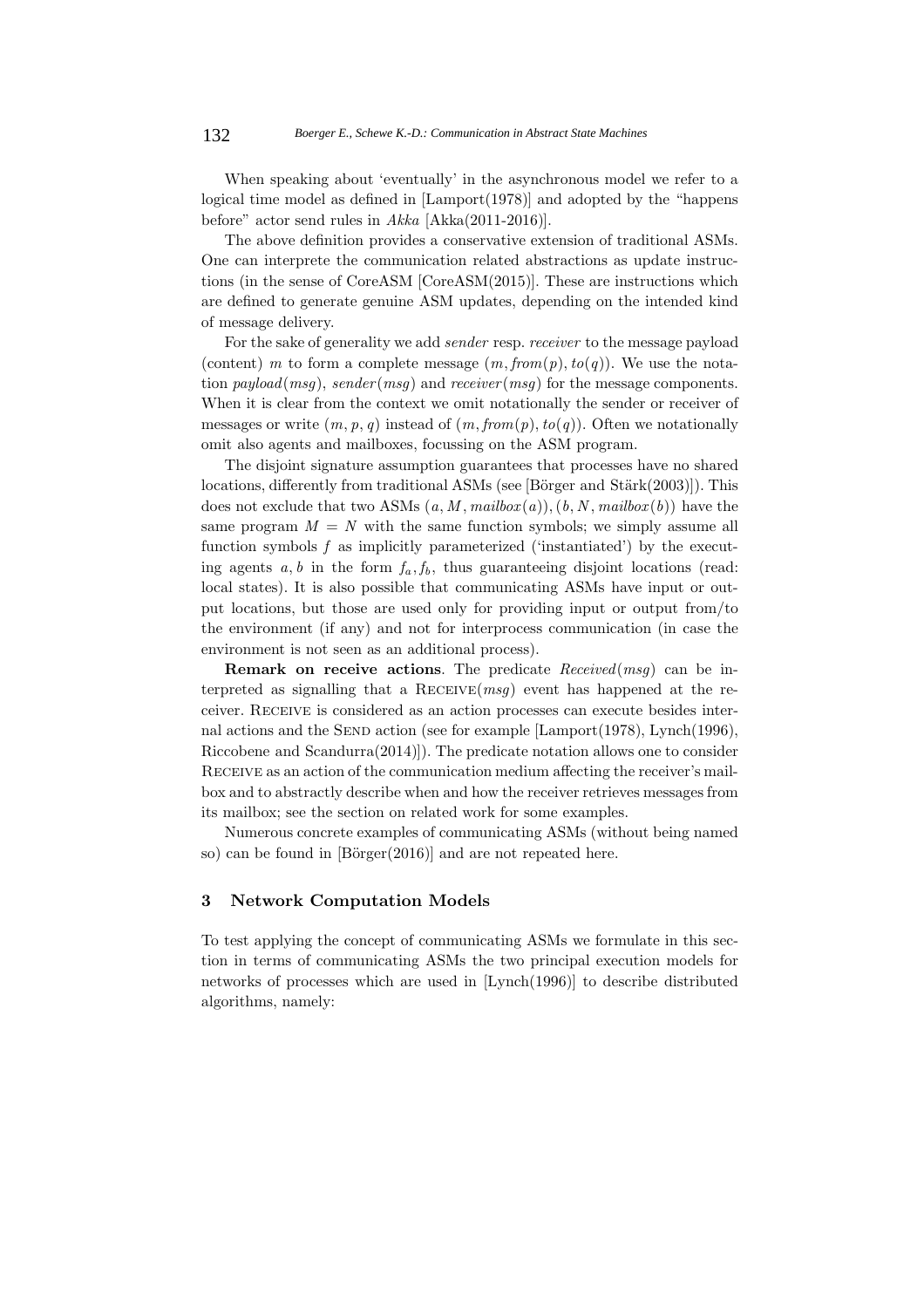- $\blacksquare$  the synchronous network execution model (with message loss (Sect. 3.3) or without (Sect. 3.2) message loss),
- the asynchronous network execution model (including its variation with shared memory), see Sect. 3.4.

For each of these execution models examples for communicating ASMs executing distributed algorithms from  $[Lypch(1996)]$  can be found in  $[Börger(2016)]$ . As an illustration for a general relation between the synchronous and the asynchronous execution model we analyse in Sect. 4 the local synchronizer defined in [Lynch(1996), 16.2]. When it is applied to a set of algorithms which are designed to be executed in the synchronous network model, it allows one to run them with the same local behavior in the asynchronous network model.

#### **3.1 Explicit notation for process mailboxes**

Networks of processes are in general defined as directed graph (*Process*,*E*) whose nodes are (labeled by) *processes which* SEND *messages only to their neighbors*, a frequent case for distributed algorithms:

- *inNeighb* $(p) = \{q | (q, p) \in E\}$ : neighbors from which *p* receives messages
- *outNeighb* $(p) = \{q \mid (p, q) \in E\}$ : neighbors to which *p* outputs messages
	- when it is clear from the context what is meant, for example when SENDing from  $p$  or when the graph is undirected, we write  $neighbour(p)$ instead of  $outNeighbour$ , similarly for  $inNeighbour$
- in [Lynch(1996)] for each edge  $(p, q) \in E$  a channel *chan*<sub>*p*</sub>*,q* is assumed to contain messages (usually at most one per state)<sup>2</sup> sent by  $p$  to  $q$ 
	- abstracting from the details of the communication medium one can treat (in particular the singleton set view of) *chanp,<sup>q</sup>* as an output location of the sender *p* and an input location of the receiver *q*
- $\bullet$  we abstract from such channels by using for each agent  $p$  a mailbox containing all messages which have been received by *p* on any channel via which it is connected to any of its *inNeighb*(*p*):

 $mailbox(p) = chan_{q_1,p}, \ldots, chan_{q_{(in(p),p)}}$ **where**  $inNeighbour(p) = \{q_1, ..., q_{in(p)}\}$ 

Because of the abstraction from the details of the communication medium there seems to be no need to define separate notions  $inMailbox(p)$  resp.  $outMailbox(p)$ for incoming resp. outgoing messages.

<sup>2</sup> Analogously to *mailbox* also *chan*nels can be treated as sets, multisets, lists, etc., depending on what kind of communication mechanism one has to deal with.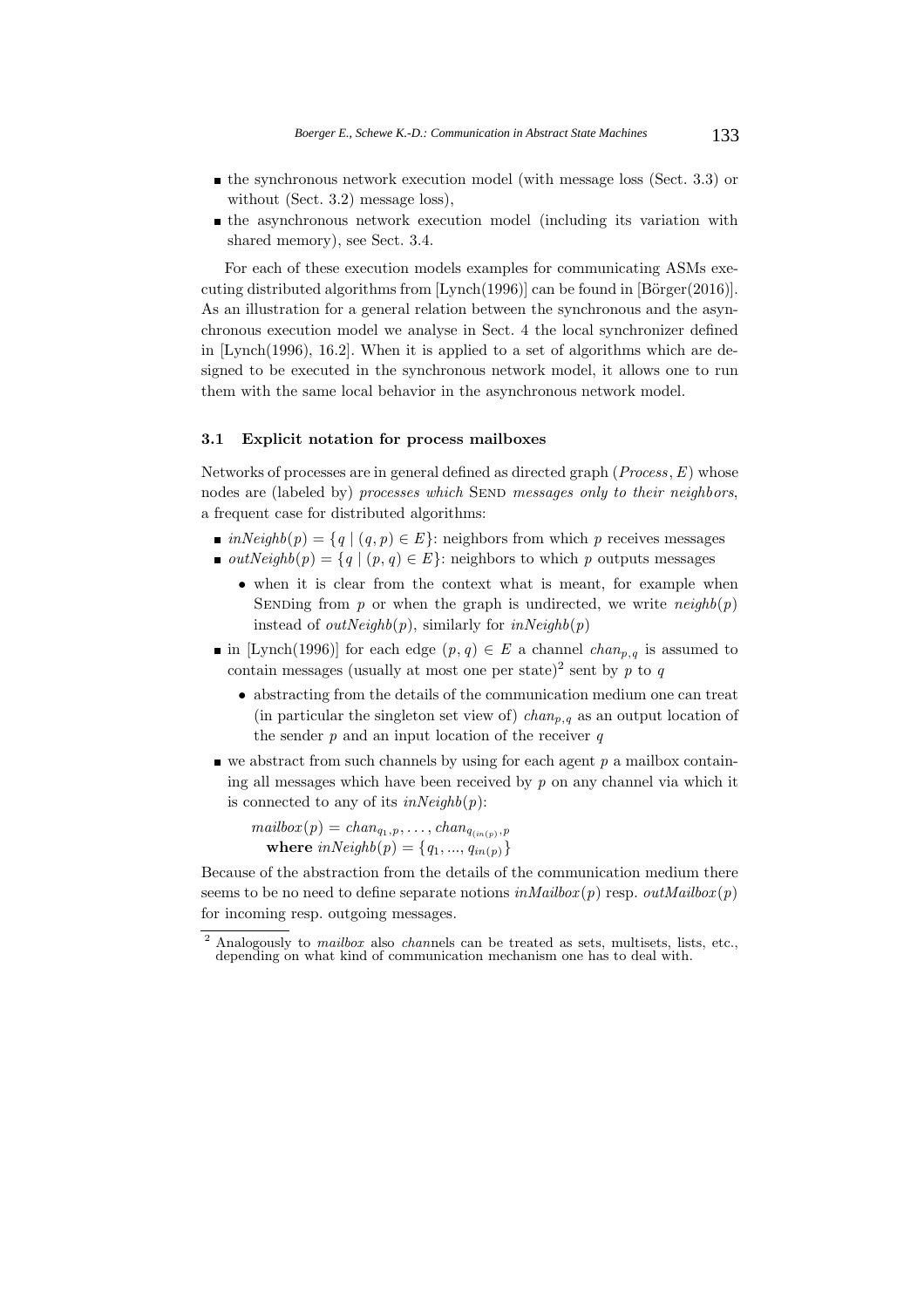#### **3.2 Synchronous network system without message loss or delay**

Let a network of processes (*Process*,*E*) be given. In the synchronous network model of [Lynch(1996), Ch.2] a network *execution* is a sequence

 $(State_r, SentMsg_r, ReceivedMsg_r)_{r=1,2,...}$ 

of states—comprising the individual states of all processes—in 'round' *r* and of all messages sent resp. received in 'round' *r* by any process; here a 'round' leading from  $State<sub>r</sub>$  to  $State<sub>r+1</sub>$  consists of the following successive lock-step actions:

- each process in  $State<sub>r</sub>$  generates and sends messages to its (outgoing) neighbors in  $E$ <sup>3</sup>, followed by
- each process performs an action (considered as not furthermore analysed (atomic) internal computation step) using the messages just generated by and received from its (incoming) neighbors in *E*. These are the sent messages if no message is lost, otherwise it is a subset of the sent ones. As a result *State* $_{r+1}$  is obtained.

Representing the processes as communicating ASMs one can treat received messages as part of their state and sending messages as part of their action. In this way each process in each round performs the following three actions as one abstract step (NB. with ASMs a round consists of one step):

- **RECEIVEMSGS:** read and possibly CONSUME some messages delivered to *mailbox* , a special case of reading a monitored location,
- COMPUTENEXTSTATE: update some controlled locations,
- SENDMSGS: a special case of updating some output locations.

To follow the notation in [Lynch(1996)] we write a step as composed of separate internal and communication (Send/Receive) actions. Therefore we define for a set *Process* of communicating ASMs SYNCNET(*Process*, *E*) as an ASM with reliable immediate message delivery and the following rule. For the sake of comparison to the *rounds* needed in [Lynch(1996)] we include the ASM step counter *curRound*, assuming that initially *curRound* = 0.

 $SYNCNET(Process, E) =$ **forall**  $p \in Process / /$  all processes perform simultaneously one step RECEIVEMsGS<sub>p</sub> // read/consume messages in  $mailbox(p)$ 

ComputeNextState*<sup>p</sup>* SENDMSGS<sub>p</sub> INCREASEROUND // i.e.  $curRound := curRound + 1$ 

We often write  $SYNCNET(Process)$  instead of  $SYNCNET(Process, E)$  if the graph structure  $E$  is clear from the context. Note that  $SyncNET(Process)$  is a

<sup>&</sup>lt;sup>3</sup> A *null* message is assumed to represent that no message (content) is sent.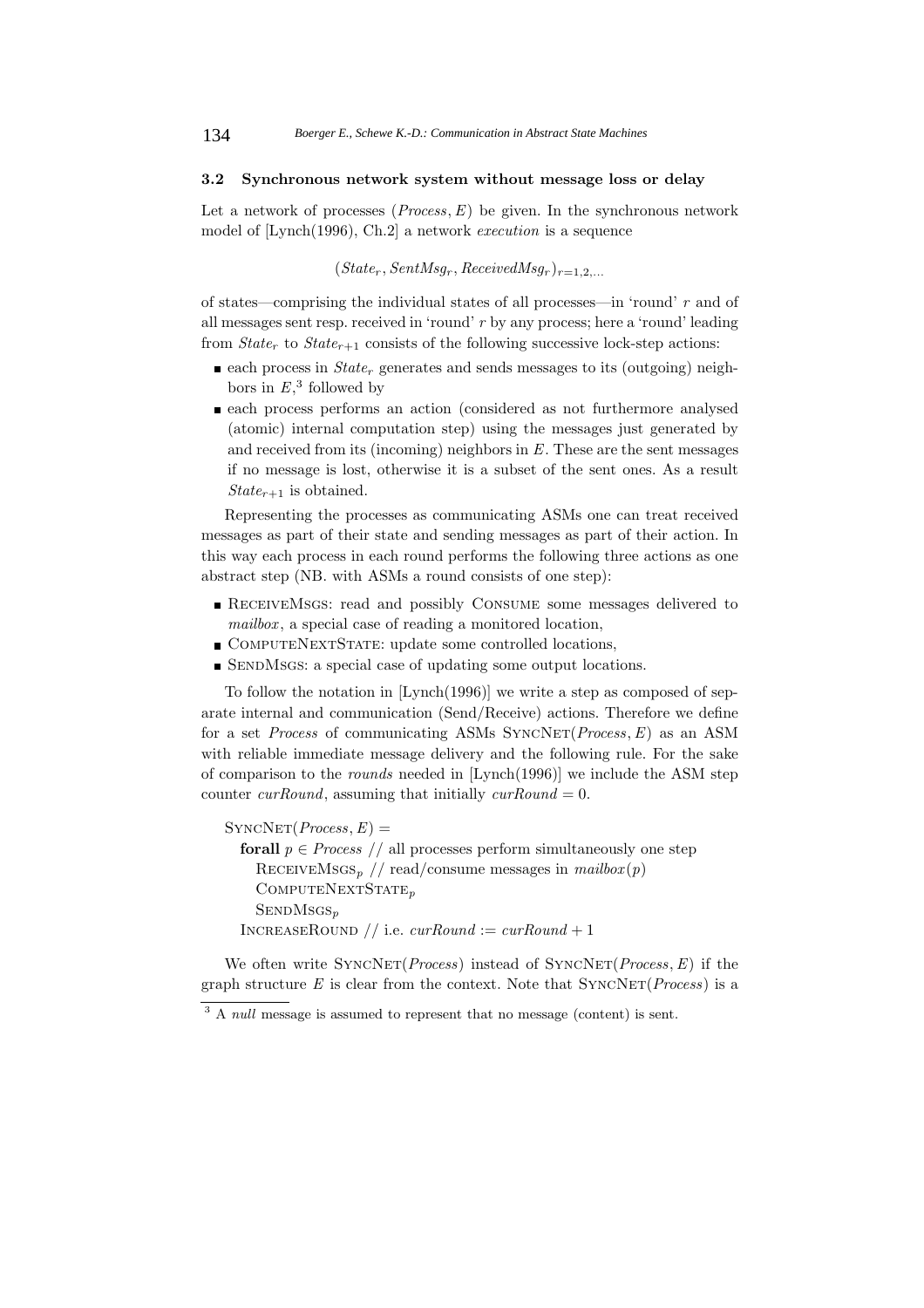single-agent ASM whose notion of run (see [Börger and Stärk $(2003)$ , Sect.2.4.3]) accurately defines 'executions' in the synchronous network model of [Lynch(1996), Ch.2. Each single step of SYNCNET(*Process*) models a 'round' of the synchronous network of *Process*es (assuming reliable communication with immediate delivery). For the sake of precision we mention that the model defined in [Lynch(1996), Ch.2] is deterministic, whereas using ASMs with the **choose** construct also a non-deterministic version is covered.

### **3.3 Synchronous network system with message loss but no delay**

The notion of ASM run as defined in [Börger and Stärk $(2003)$ , Sect.2.4.3] supports also the variation of  $\text{SYNCNET}(Process)$  where the communication is not reliable so that messages may get lost. In fact one can view the loss of messages as result of an environment action which happens between ASM steps (read: rounds) so that some messages sent by  $\text{SENDMSGS}_p$  may not appear in  $mailbox(q)$  of destination processes *q*.

One can easily make the effect of this environment action explicit in the ASM rule by splitting  $chan_{p,q}$  into two versions: an  $outChan_{p,q}$  location of *p* where *p* via SENDMSGS<sub>p</sub> places messages sent in round r to q and an  $inChar_{p,q}$  location of *q* where *q* receives in round  $r + 1$  some (maybe all) messages sent by *p* in the preceding round  $r^4$ . This allows one to define LOSSYSYNCNET(*Process*, *E*) as  $SyncNET(Process)$  followed by a TRANSMITMSGS<sub>p</sub> rule. This rule uses an abstract *NoLoss* predicate to describe that after all processes have performed their SendMsgs the communication medium (acting as synchronized environment) may deliver (only) some of the involved messages. Here **seq** denotes the turbo ASM sequentialization operator which turns two successive ASM steps *P* followed by *Q* into one atomic step *P* **seq** *Q*.

 $LossYSYNCNET(Process, E) =$ SyncNet(*Process*) **seq forall**  $p \in Process$  TRANSMITMSGS<sub>p</sub> // synchronized env action **where**  $ext{TransmittMsgs}_p = \text{for all } q \in outNeighb_p$ **if**  $NoLoss(outChan_{p,q}, curRound)$ **then** DELIVERMSGFROMTO $(p, q)$ DELIVERMSGFROMTO $(p, q)$  =  $in Chan_{p,q} := (m, from(p))$  where  $outChan_{p,q} = (m, to(q))$ 

<sup>&</sup>lt;sup>4</sup> As a consequence  $mailbox(q)$  becomes  $inChan_{p_1,q}, \ldots, inChan_{p_{in(q)},q}$  for  $inNeighbour( q) = \{p_1, ..., p_{in(q)}\}.$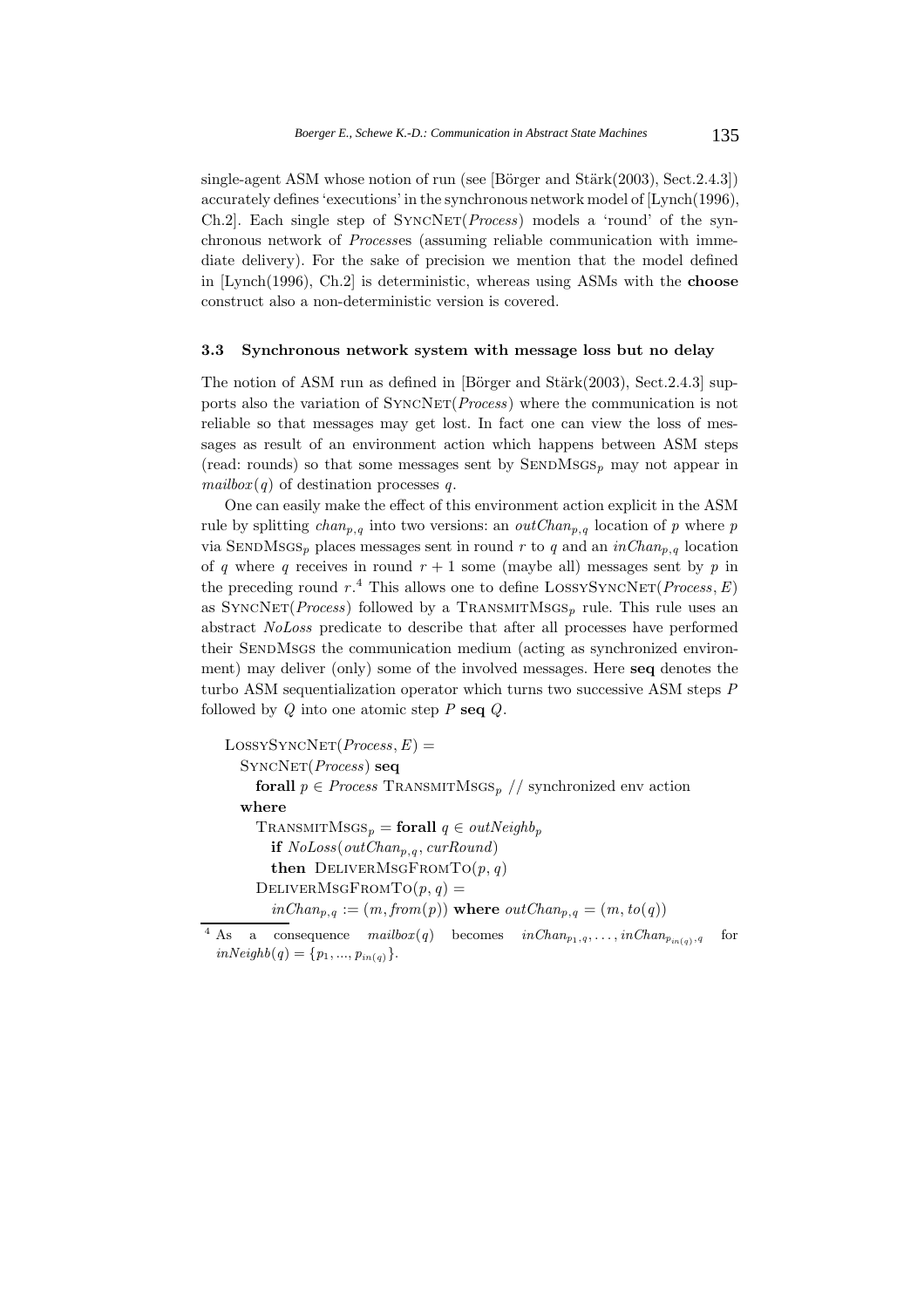#### **3.4 Asynchronous network system**

In [Lynch(1996)] the essential difference between the synchronous and an asynchronous network model is that in the latter 'there are no synchronous rounds for communication' but instead 'asynchrony in both the process steps and the communication' [Lynch(1996), pg.458]. Both process and communication channel components of an asynchronous send/receive network system are modeled in [Lynch(1996), Ch.14] as I/O automata. The network is modeled by their I/O composition where outputs of one component can be matched with (samenamed) inputs of another component. Except for same-named actions in different components, which in any execution are always executed simultaneously by all those components, the model is based upon the interleaving assumption that 'actions are performed one at a time, in an unpredictable order' [Lynch(1996), p.201].

We generalize this concept in two directions. First we replace I/O automata by communicating ASMs. Their parallelism covers the concept of simultaneous execution of same-named actions in the composition of I/O automata. The concept of monitored and output locations covers the concept of input resp. output actions by which processes communicate with the environment, e.g. with an external user. Second we replace the interleaving assumption by concurrency. Thus for a set *Process* of communicating ASMs, nodes of a directed graph with edge set  $E$ , we define  $\text{ASYNCNET}(Process, E)$  as concurrent (multi-agent) ASM in the sense of  $[B\ddot{\text{o}}rger \text{ and } \text{Schewe}(2016)]$  whose components are the communicating ASMs in *Process*.

By this definition an execution (a *concurrent run*) of ASYNCNET(*Process*, *E*) is a sequence  $S_0, S_1, \ldots$  of states—one may think of it as the union of the observed snapshots of the states of all processes—together with a sequence  $P_0, P_1, \ldots$  of subsets of *Process* such that each state  $S_{n+1}$  is obtained from  $S_n$  as follows:

- **a** applying to it all the updates computed by the processes  $p \in P_n$ . Each of them performs its current internal step on the basis of its current input (i.e. its current *mailbox* and if present the values of its monitored environment locations) in its current local state, i.e. the restriction of  $S_n$  to the signature of *p*,
- applying the delivery of messages by the communication medium (read: placing messages into the *mailbox* of their destination process) and in case applying the updates of monitored locations by the environment.<sup>5</sup>

The interleaving case is characterized by singleton sets  $P_n$ . We remind the

<sup>5</sup> Note that by asynchrony the communication medium acts as an additional independent process, appearing to each *p* in *Process* as part of the environment. In fact a  $\text{SEND}(m, \text{from}(p), \text{to}(q))$  performed by process p in state S may later change *mailbox*( $q$ ) via message delivery and thereby  $q$ 's substate in  $S$  without  $q$  performing a step in between.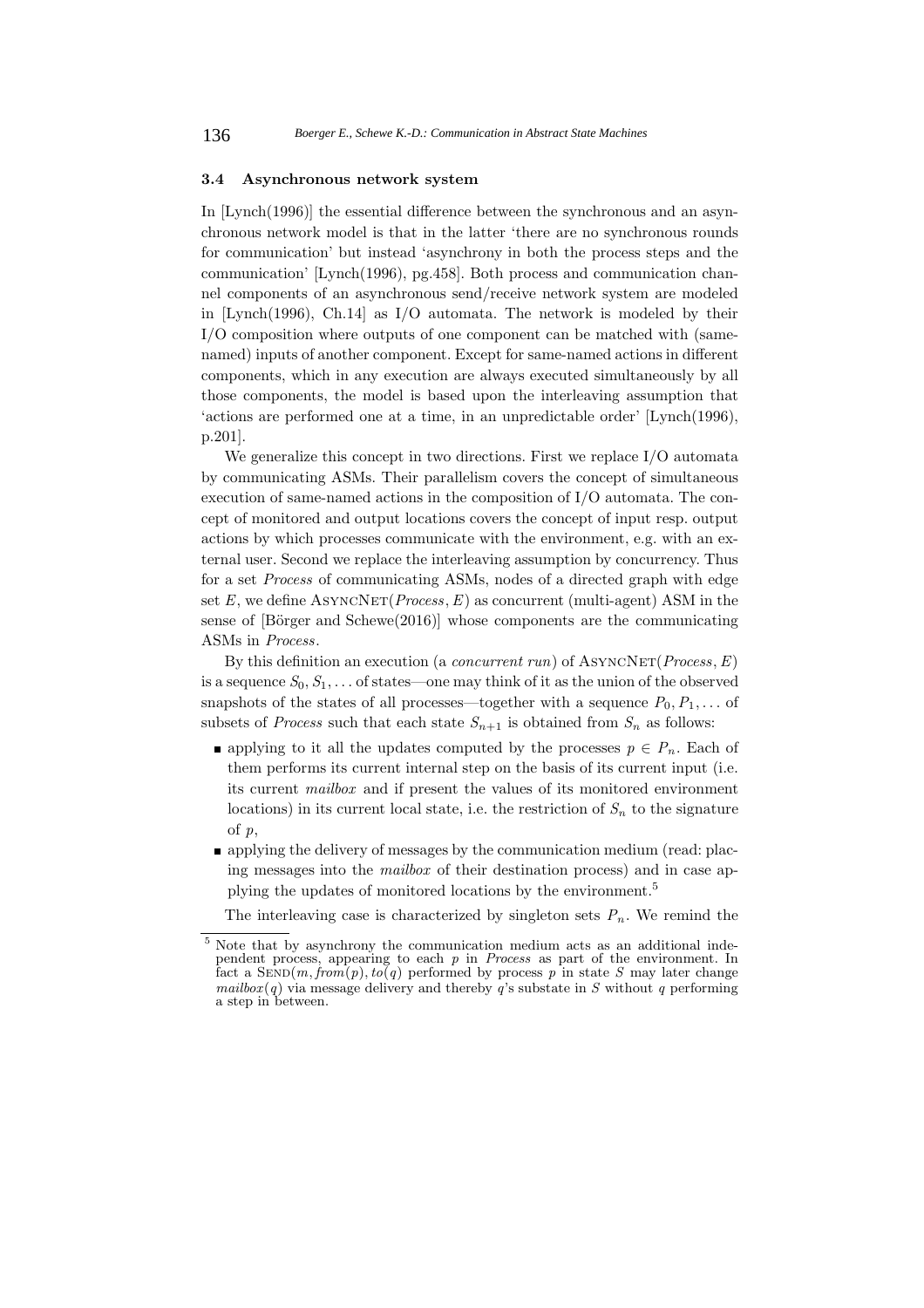reader that by asynchrony the messages any  $p$  finds in its *mailbox* in state  $S_n$ must have been sent by some other process in a preceding state  $S_i$  ( $j < n$ ).

As the communicating ASMs in *Process* are assumed to have disjoint signatures, there is an alternative representation of  $A$ syncNe $T(Process, E)$  executions, which reflects the cartesian product structure defined in [Lynch(1996), Ch.8.2.1] for the composition of  $I/O$  automata to (a)synchronous network systems. Here executions are sequences  $F_n$  of families  $(S_{stepsOf(p), p})_{p \in Process}$  of local states  $S_{stepsOf(p),p}$  process *p* reaches after  $stepsOf(p)$  steps where  $stepsOf(p)$ *n* (initially *stepsOf* (*p*) = 0) for each *p*.  $F_{n+1}$  is obtained from  $F_n$  by a) some processes  $p$ —in the general case each process in  $P_n$ , exactly one process in the interleaving case—performing one step in  $F_n$ , thereby updating *stepsOf(p)* to  $stepsOf(p) + 1$ , and b) message delivery by the communication medium and (if any) updates of monitored locations by the environment.

The above definition of ASYNCNET(*Process*, *E*) is easily adapted to the *asynchronous shared memory system* variation considered in [Lynch(1996), Ch.9]. It suffices to let the processes have shared locations (and use communication only for interaction with the environment), a property which is covered in ASMs by shared locations. In fact the definition in [Lynch(1996), Ch.9] is even more restrictive since to avoid inconsistency it allows in each step at most one process to update one shared location.

# **4 Local synchronization pattern**

It is usually easier to design and verify distributed algorithms for execution in synchronous networks than in asynchronous networks, due to the characteristic common clock ('round') concept of synchronous process networks. One can exploit this experience by defining schemes for the synchronization of distributed network algorithms, as done in [Lynch(1996), Ch.16]. They allow algorithms defined for the synchronous model to be executed in an asynchronous network where the synchronization scheme maintains the intended local behavior of each algorithm.

In this section we generalize the local synchronizer of distributed network algorithms found in [Lynch(1996), Ch.16] to communicating ASMs. The synchronization is 'local' because it involves synchronization only among neighbor processes in the given network. To 'synchronize' a process *p* with its neighbors each step of *p* (read: *curRound* step) is executed one by one by a *syncShell*(*p*) component with slightly modified program *retainMsgsExecuting*(*pgm*(*p*)) (see below). This component after each *curRound p*-step suspends executing *p*-steps until all messages sent in this round to  $p$  have been collected by a *synchronizer*  $(p)$ component. This *synchronizer* ( $p$ ) component then transmits the messages to the mailbox of  $p$  and wakes up  $syncShell(p)$  to execute the next  $p$ -step. The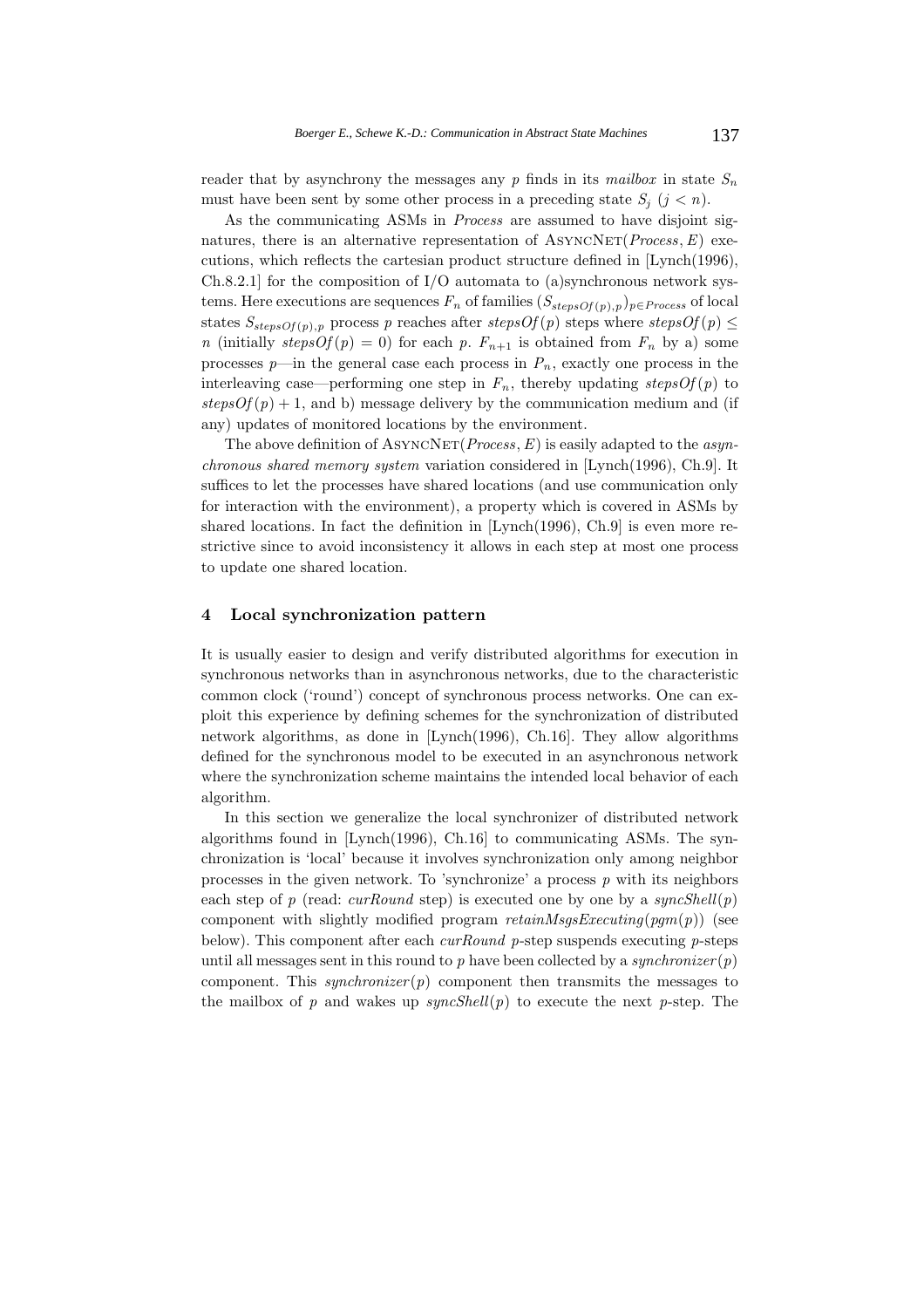intended effect we prove below is that 'running  $p$ ' in the resulting asynchronous network LOCSYNCPATTERN(*Process*, *E*) and running it in the synchronous network  $SyncNET(Process, E)$  yields for each  $p$  the same (local) behavior.

For a network (*Process*, *E*) of communicating ASMs we define for each  $p \in$ *Process* two components of LOCSYNCPATTERN(*Process*,*E*), an asynchronous network we use to simulate  $\text{SYNCNET}(Process, E)$ :

- **a** synchronization shell *syncShell*(*p*) with program SYNCSHELL(*p*) to execute *p*-steps under a *ReadyForNxtRound*(*p*)-constraint,
- a local synchronizer *synchronizer*( $p$ ) with program SYNCHRONIZER( $p$ ).

In LOCSYNCPATTERN( $Process, E$ ) each  $p$  is linked (read: via communication channels in both directions) to its *synchronizer*( $p$ ), each *synchronizer*( $p$ ) is linked to the *synchronizer* (*q*) of each neighbor *q* of *p* in *E*. Each *syncShell*(*p*) has

- **a** local (Boolean valued) flag *WaitingForNxtRoundTick<sub>p</sub>* it RESETs and
- a local 'round' counter  $\text{curRound}_p$  it INCREASES

to SUSPEND $(p)$  after the execution of one step of  $p$ , together with informing the *synchronizer* of each neighbor of *p* and of *p* itself by a  $stepInfo(p)$  message that it has *MadeOneStep* of *p* in the *curRoundp*. Performing a step of *p* under the supervision of the  $syncShell(p)$  has for message sending the effect to temporarily retain messages. The *retainMsgsExecuting*(*pgm*(*p*)) is the transformation of *pgm*(*p*) where each

 $\text{SEND}(m, to(q))$  is replaced by  $\text{SEND}((m, \text{curRound}_p), \text{ to }(\text{supersonizer}(q)))$  $RECEIVED(m, from(q))$  is replaced by  $ASM$   $Received((m, \text{curRound}_p - 1, \text{from}(q)), \text{from}(synchronized(p)))$ 

In other words the round information is added to the message payload and the neighbor *q* destination is replaced by the *synchronizer* (*q*), thus deviating the message to  $mailbox(synchronous(rq))$ .<sup>6</sup> SYNCSHELL(*p*) does RESUME(*p*) when a *resume* message from the *synchronizer* (*p*) is *Received*.

```
SYNCSHEL(p) =if ReadyForNxtRoundp then
    retainMsgsExecuting(pgm(p))
    SUSPEND(p)elseif Received(resume, from(synchronizer(p))) then RESULT(p)where
  SUSPEND(p) =\text{REST}(p)
```
 $6$  We simplify the exposition by condensing the two-step message passing from  $p$  via its *synchronizer*(*p*) to *synchronizer*(*q*) of all  $q \in \text{neighb}(p)$  into one communication step.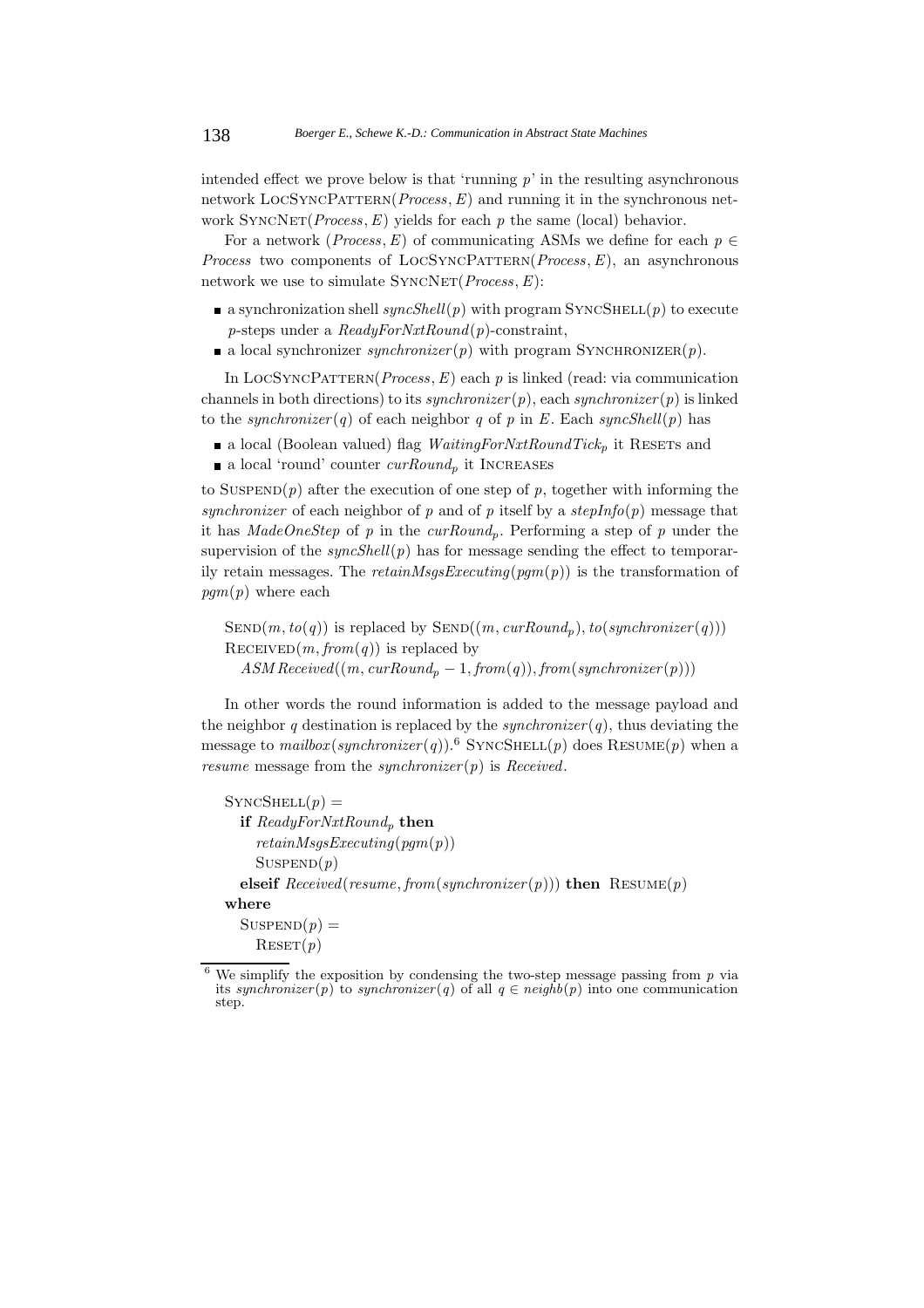```
InformAboutStep(p)
  Increase(curRoundp)
\text{REST}(p) = (WaitingForNxtRoundTick_p := true)INFORMABOUTSTEP(p) =forall q \in \text{neighbour}(p) \cup \{p\}SEND((stepInfo(p, curRound_p), from(p)), to (synchronizer(q)))INCREASE(l)=(l := l + 1)RESULT(p) =WaitingForNxtRoundTickp := false
  Consume((resume, from(synchronizer (p)))
ReadyForNxtRoundp iff
  Resumed(p) and ReceivedAllMsgsFor(curRound_p, p)Resumed(p) iff WaitingForNxtRoundTick_p = falseReceivedAllMsgsFor(r+1, p) iff
  forall q \in \text{Neighbour}(p) for some m \text{ // msg sent in round } rReceived((m, r, from(q)), from(synchronizer(q)))
```
The *synchronizer*(*p*) waits until *p* and each  $q \in \text{neighbor}(p)$  has  $\text{MadeOneStep}$ in the to be synchronized *curRoundsynchronizer*(*p*), waiting for a *stepInfo* message with payload  $\text{curRound}_{\text{synchronizer}}(p)$  from each of those.<sup>7</sup> Then  $\text{synchronizer}(p)$ will TRANSFERMSGSTO $(p)$ , SEND a *resume*-message to WAKEUP $(p)$  and last but not least INCREASE its *curRound*.<sup>8</sup>

```
SYNCHRONIZED(p) =let r = \text{curl}Round<sub>synchronizer(p)</sub>
    if forall q ∈ neighbor(p) ∪ {p} MadeOneStep(q, r)
       and ReceivedAllMsgsToPassTo(p, r )
    then
       ext{TransFERMSGSTO}(p, r)WakeUp(p)
       Increase(curRoundsynchronizer(p))
  where
    MadeOneStep(q, r) = Received(stepInfo(q, r), from(q))ext{TransFERMSGSTO}(p, r) =forall q \in \text{neighbour}(p)forall ((m, r), from(q)) \in ProcessMsgs \cap mailbox_{symchronizer(p)}
```
<sup>7</sup> For notational convenience we assume the set of such messages to be disjoint from the set *ProcessMsgs* of messages in mailboxes of synchronizers which record messages exhanged between *Processes*, e.g. appearing in a SEND( $msg$ ) of some  $pgm(p)$  with  $p \in Process$ .

<sup>&</sup>lt;sup>8</sup> A garbage collector would add a CLEARSYNCMAILBOX(*p, curRound*) component to delete from  $mailbox_{surchronic}(p)$  all round messages  $((m, r), from(q)) \in ProcessMsgs$ and all step info messages  $(r, from(q))$  it contains.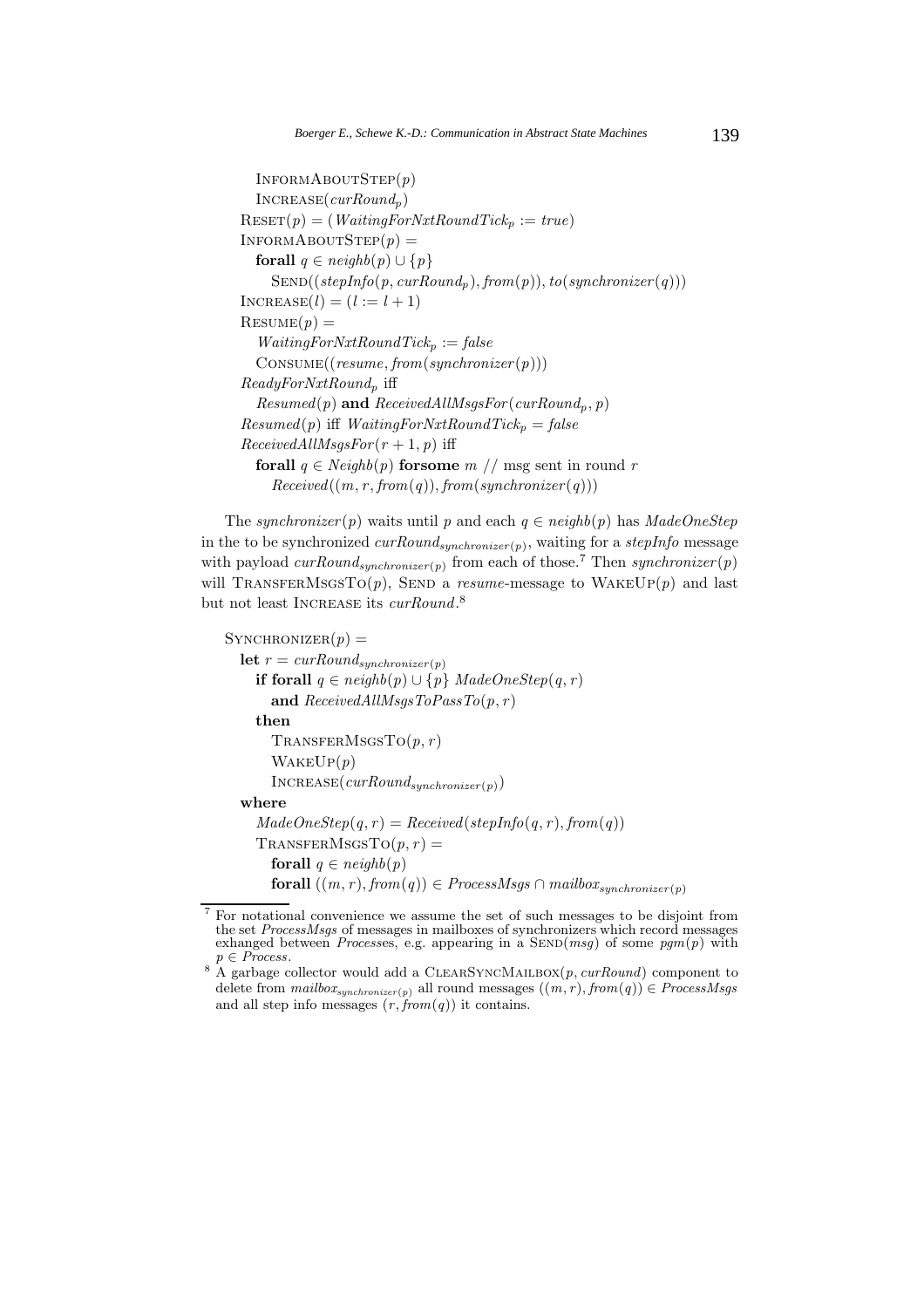$SEND(m, from(q), to(p))$  $W_{\text{AKEUP}}(p) = \text{SEND}( \text{resume}, \text{to}(\text{syncShell}(p)))$  $ReceivedAllMsgsToPassTo(p, r) =$ **forall**  $q \in Neighb(p)$  **for some** *m*  $Received((m, r, to(p)), from(synchronizer(q)))$ 

All SEND actions are assumed to be reliable. For SYNCNET it is also assumed that Sending has immediate effect, i.e. messages sent in round *r* are *Received* and thereby in the mailbox of their destination in the next round.<sup>9</sup> A run  $R_s$  of SYNCNET(*Process*,  $E$ ) is called properly initialized if initially  $\textit{curRound} = 0$  and  $mailbox(p) = \emptyset$  for each  $p \in Process$ ; a run  $R_a$  of LOCSYNCPATTERN(*Process*, *E*) is called properly initialized if initially for each component  $c \, \text{curl}$  cur $\text{Round}_c = 0$ ,  $mailbox(c) = \emptyset$  and for each  $p \in Process$  *ReadyForNxtRound<sub>p</sub>* = *true*. For each round number  $r$  and each process  $p$  the round  $r$  of  $p$  consists in  $R_s$  of the one step *p* performs when  $\text{curl}$   $\text{curl}$  = *r*; in  $R_a$  its critical steps are the following three successive ones:

- a syncShell(p) step when  $curRound_p = r$  and  $ReadyforNxtRound_p = true$ ,
- a *synchronizer*(*p*) step when  $\text{curRound}_{\text{sumchronizer}(p)} = r$  and **forall**  $q \in$  $neighbour\{p\}$  *MadeOneStep*(*q*, *r*) and *ReceivedAllMsgsToPassTo*(*p*, *r*),
- a syncShell(p) step after having *Received*(*resume*, *from*(*synchronizer*(p))) to Resume(*p*) (whereafter eventually it will become again *ReadyforNxtRoundp*.

For simplicity of exposition we assume that in each round each process sends to each of its neighbors a (possibly empty) message.

**Local Synchronization Correctness Property**. Let *R<sup>s</sup>* , *R<sup>a</sup>* be any properly initialized runs of SyncNet(*Process*,*E*), LocSyncPattern(*Process*,*E*) started with equal values in same-named locations. For every process *p* and every round number *r* the following holds: when *p* starts its round *r* in *R<sup>s</sup>* resp. in *R<sup>a</sup>* the values of same-named *p*-locations are the same in the two runs and the payload and destination of messages *p* sends in round *r* to its neighbor processes (where they appear as *Delivered* from *p* in round  $r + 1$ ) are the same.<sup>10</sup>

Formally the equality of values of same-named *p*-locations at the beginning of round *r* can be expressed as  $StateEquality(p, r)$ :

$$
state_{R_s}(r) \downarrow \Sigma_p = state_{R_a}(p,r) \downarrow \Sigma_p
$$

where  $r = \text{curRound}_{\text{SYNCNET}(Process, E)} = \text{curRound}_p, \text{state}_{R_s}(r)$  denotes the state of SYNCNET(*Process*, *E*) in which *p* starts its *r*-th round in  $R_s$ ,  $state_{R_a}(p, r)$ denotes the state of  $syncShell(p)$  in which *p* starts its round *r* in  $R_a$ ,  $S \downarrow \Sigma_p$ denotes the restriction of state *S* to the signature  $\Sigma_p$  of *p*.

<sup>&</sup>lt;sup>9</sup> For LOCSYNCPATTERN this additional assumption is not needed.<br><sup>10</sup> For each action SEND((*m*, *curRound<sub>p</sub>*), *to*(*synchronizer*(*q*))) in  $R_a$  we call (*m*, *to*(*q*)) a message sent by *p* in *curRound<sup>p</sup>* .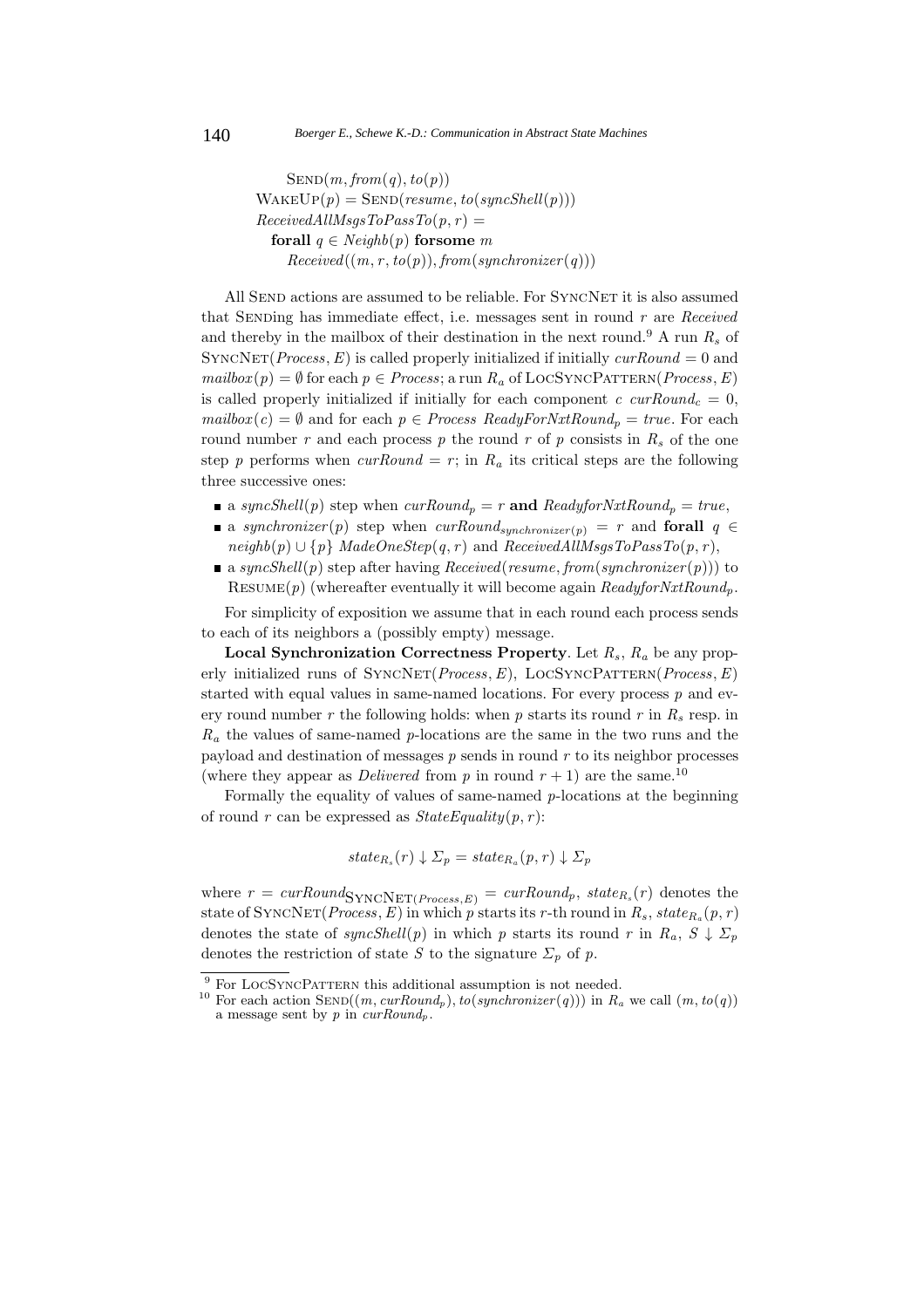**Proof** by induction on *r*. From  $StateEquality(p, r)$  (which for  $r = 0$  is true by the initialization condition) and the first  $\textit{SyncShell}(p)$ -step in round r it follows that the *p*-locations are updated the same way in both runs, without further updates until *p* becomes again *ReadyForNxtRound*  $r + 1$  by a RESUME step and the arrival of the messages sent in round  $r$ . Also for each message  $(m, from(p), to(q))$  sent by *p* in round *r* in SYNCNET(*Process*, *E*) to neighbor *q*, by the first *SyncShell*(*p*)-step the message

 $((m, r), from (p), to (synchronizer (q)))$ 

is sent in  $R_a$  to  $mailbox(synchronouser(q))$ . From there  $(m, from(p), to(q))$  is transferred to  $mailbox(q)$  in the round r step of p performed by *synchronizer*(p) when all neighbors of *p* have *MadeOneStep* in round *r*. This establishes the message claim of the Local Synchronization Correctness Property. The last round *r* step of *p* in *R<sup>a</sup>* performed by *syncShell*(*p*) prepares making *p ReadyForNxtRound*  $r+1$ , namely when from its *synchronizer*(*p*) it *ReceivedAllMsgsFor*( $r+1$ ,  $p$ ).

# **5 Related work**

We mentioned in the introduction that in state-based approaches it comes in handy to specify abstract communication schemes using shared variables. An example is the communication mechanism between abstract machines in the B-method [Abrial(1996)]: synchronous communication can happen among machines which are in the containment relation (with variable sharing governed by visibility rules), asynchronous communication via some component that provides variable sharing among one writer and possibly multiple reader components. Also the extension of synchronous communication between abstract B machines to dynamically created component machines (machines 'instances') in [Aguirre et al.(2005)] uses variable sharing, namely in synchronous calls of parameterized operations using connectors as communication links. For action systems asynchronous communication is defined in [Plosila et al.(2002)] using communication channels, each composed of a shared request/acknowledgement variable and a data variable to define a submachine call/return mechanism that allows the designer to compose abstract machines out of library components; the scheme is an instance of the composition of Abstract State Machines (ASMs) out of FSM-like control-state ASMs [Börger(1999)] where a separate submachine is executed in each control (for Finite State Machines called 'internal') state.

In the introduction we also mentioned that the ASM function classification offers in addition a simple way to deal with communication without using shared functions. This has been exploited in numerous applications of the ASM method. As example is  $[Barros and Börger(2005)]$  where various ASM interaction patterns have been defined based upon a few basic forms of bilateral and multilateral Send/Receive actions. They have been implemented within the ASM-based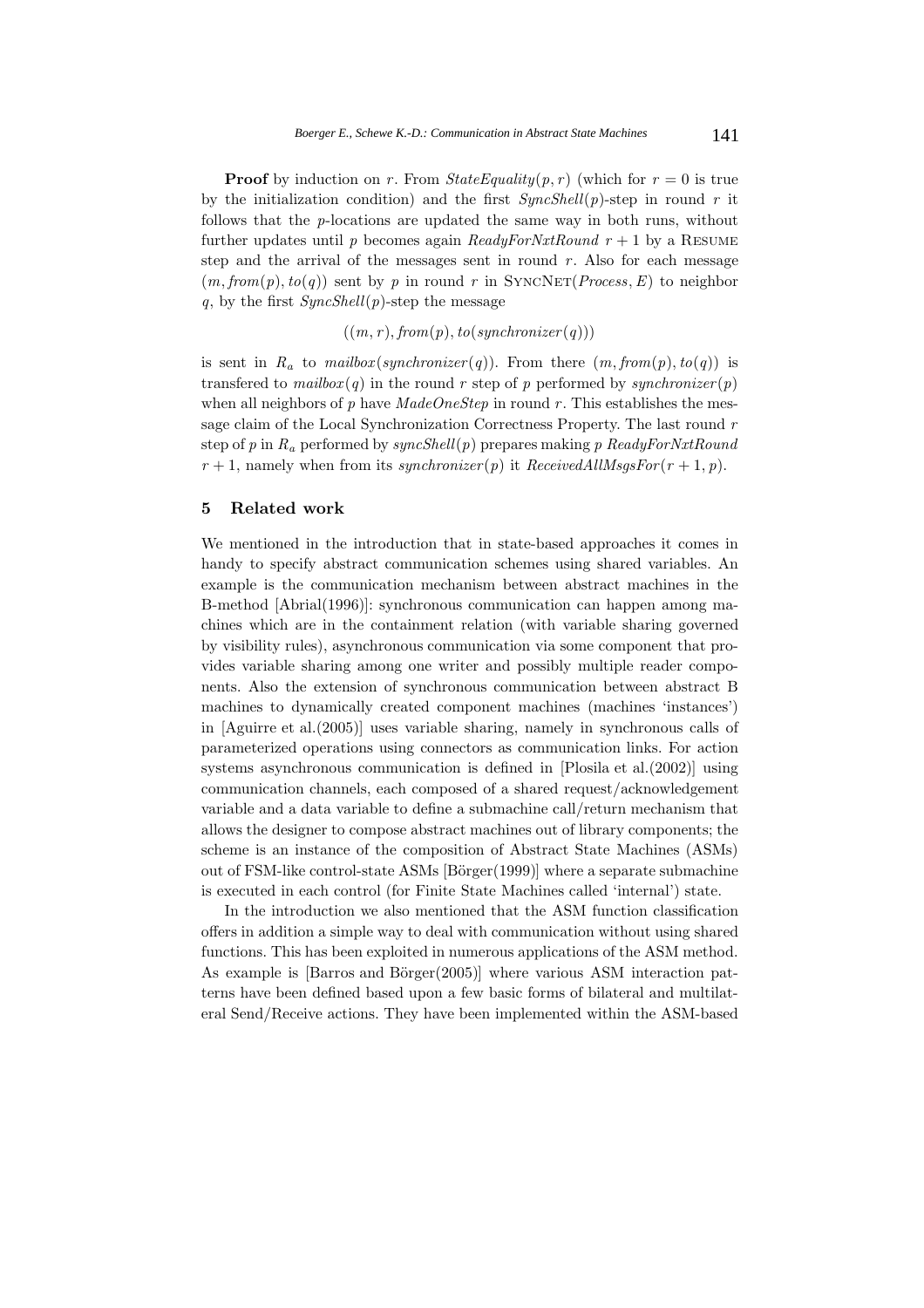framework described in [Riccobene and Scandurra(2014)] for modeling and prototyping service-oriented applications.

As our definition keeps the the Send, Receive and mailbox concepts abstract, communicating ASMs can be instantiated to models of a large variety of common communication concepts. Each of the just mentioned communication patterns (see [Barros and Börger $(2005)$ ]) and their implementation (see [Riccobene and Scandurra(2014)]) are instances of communicating ASMs. An example in specification languages is the communication concept used in the ITU-T language SDL-2000 where signals are transported over possibly delaying channels which connect agents via gates; see [Glässer et al. $(2003)$ , 3.2.1] for an ASM specification of the SDL-signal-flow communication model. Other instances of communicating ASMs can be found in the communication concept of concurrent programming languages, e.g. *Erlang* [Erlang(1999-2016), Larson(2008)] or *Akka* [Akka(2011-2016)] which use an Actor Model [Hewitt et al.(1973)]. The concept of a dynamic set of agents which execute each some (possibly changing) ASM allows us to abstract from particular features actors come with. In fact the set of ASM agents can be instantiated to the specific hierarchical features in *Akka* [Akka(2011-2016)]—*Children* and *Supervisor Strategy*—or the *worker process* concept in *Erlang* [Erlang(1999-2016), Larson(2008)]. In those languages they are used to implement the creation and supervision of agents for (sub-) task delegation.

The definition of communicating ASMs abstracts from the specifics of the reliable SEND and of the pattern-matching-based (possibly blocking) RECEIVE actions in *Erlang* [Larson(2008), Fig.2] and from the functional and sequential specifics of *Erlang* programs.

A similar remark applies to the control-state ASM  $[Bi\sigma(1999)]$  like component machines of P programs [Gupta et al.(2012)] and their interesting responsiveness concept: message delivery is immediate and reliable but to a mailbox queue with a possibly delayed Receive action (read: retrieving events for processing from the input queue).

Also concrete mailbox concepts like input-pools in the business process modeling method S-BPM turn out to be specifiable by instances of communicating ASMs. This concerns in particular the input-pool-configuration-dependent Receive actions in S-BPM [Fleischmann et al.(2012), pg.335-337]. Another example is in the area of message routing in networks. In [Glässer et al. $(2004)$ ] the authors define an ASM to model the routing of messages through a network. They use an abstract encoding of the network topology by a routing table to specify how messages are transferred between processes which are connected to the network.

Our definition is influenced by the abstract way communication is treated in [Lynch(1996)] within a state-based specification framework. However by choos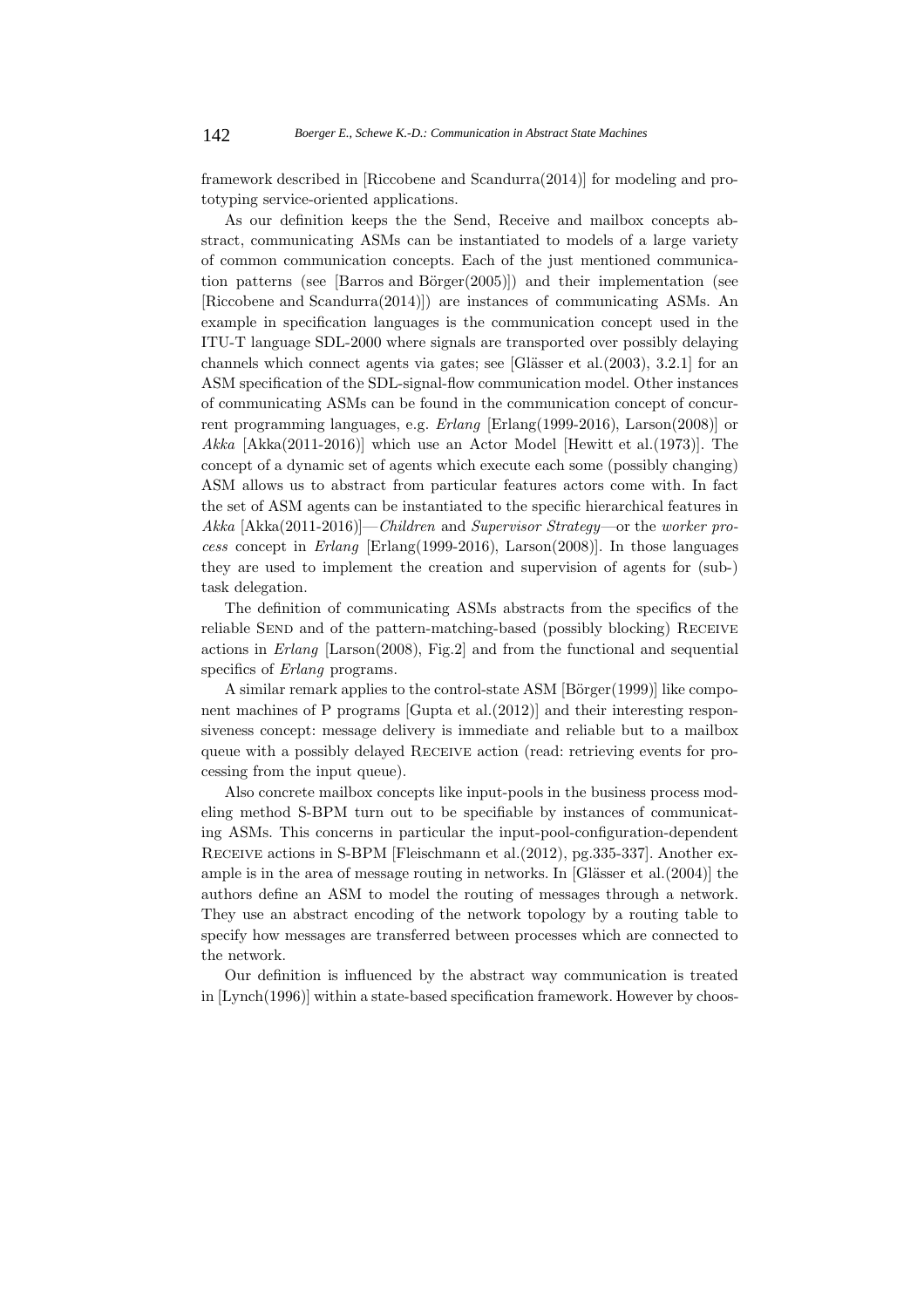ing ASMs as programs with which agents are equipped we generalize the notion of programs used in [Lynch(1996)] and abstract from their sequential nature. *Directly communicating ASMs* mentioned in the introduction work particularly well for the synchronous computation model. See for example CSP [Hoare(1985)], where all processes which are linked by the producer/consumer relation—between processes which output to a function *f* and those which monitor *f* —are synchronized by a common clock and communication does not fail. A similar remark applies to CCS [Milner(1982)] and the  $\pi$ -calculus [Milner(1999)] (see the ASM model for it in [Glavan and Rosenzweig(1993)]).

# **6 Conclusion**

We have equipped traditional ASMs with an abstract form of the three basic communication constructs (*mailbox*, *Send* and *Receive* actions). We briefly pointed out by refering to the related literature that the resulting class of *communicating* ASMs permits uniform descriptions of common synchronous and asynchronous communication concepts. We have illustrated the concept by defining rigorous models for synchronous and asynchronous networks of communicating processes and proving the correctness of a local synchronization scheme for such networks.

### **Acknowledgement**

The research reported in this paper results from the project *Behavioural Theory and Logics for Distributed Adaptive Systems* supported by the **Austrian Science Fund (FWF: [P26452-N15])**. The research has further been supported by the Austrian Ministry for Transport, Innovation and Technology, the Federal Ministry of Science, Research and Economy, and the Province of Upper Austria in the frame of the COMET center SCCH **(FFG: [844597])**.

# **References**

[Abrial(1996)] Abrial, J.-R.: The B-Book; Cambridge University Press, Cambridge, 1996.

- [Aguirre et al.(2005)] Aguirre, N., et al.: "Towards dynamically communicating abstract machines in the B method"; K.-K.Lau, R. Banach, eds., ICFEM 2005; volume 3785 of LNCS; 141–155; Springer, 2005.
- [Akka(2011-2016)] Akka: "Akka Java/Scala documentation"; http://www.akka.io (2011-2016).
- [Barros and Börger(2005)] Barros, A., Börger, E.: "A compositional framework for service interaction patterns and communication flows"; K.-K. Lau, R. Banach, eds., Formal Methods and Software Engineering. Proc. 7th International Conference on Formal Engineering Methods (ICFEM 2005); volume 3785 of LNCS; 5–35; Springer, 2005.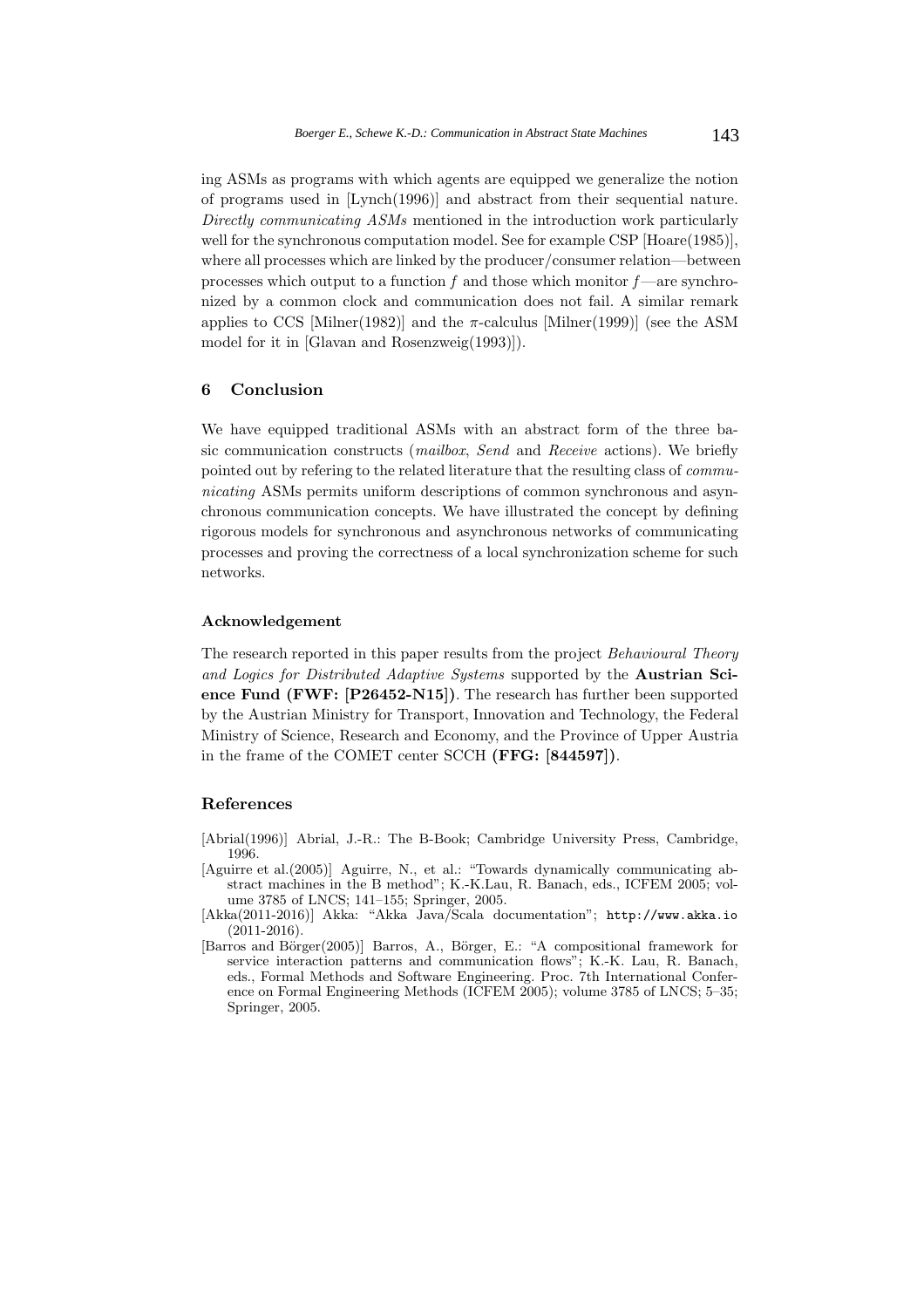- [Börger(1999)] Börger, E.: "High-level system design and analysis using Abstract State Machines"; D. Hutter, W. Stephan, P. Traverso, M. Ullmann, eds., Current Trends in Applied Formal Methods (FM-Trends 98); volume 1641 of Lecture Notes in Computer Science; 1–43; Springer-Verlag, 1999.
- [Börger(2016)] Börger, E.: "Modeling distributed algorithms by Abstract State Machines compared to Petri Nets"; M. Butler, K.-D.Schewe, A. Mashkoor, M.Biro, eds., ABZ 2016; volume 9675 of Lecture Notes in Computer Science; 3–34; Springer-Verlag, 2016; dOI: 10:1007/978-3-319-33600-8.1.
- [Börger and Schewe(2016)] Börger, E., Schewe, K.-D.: "Concurrent abstract state machines"; Acta Inf.; 53 (2016), 5, 469–492; abstract state machines"; Acta Inf.; 53 (2016), 5, 469–492; http://link.springer.com/article/10.1007/s00236-015-0249-7, DOI 10.1007/s00236- 015-0249-7.
- [Börger and Stärk(2003)] Börger, E., Stärk, R. F.: Abstract State Machines. A Method for High-Level System Design and Analysis; Springer, 2003.
- [CoreASM(2015)] CoreASM: "The CoreASM Project"; https://github.com/ CoreASM/ (2015).
- [Erlang(1999-2016)] Erlang: "Erlang on-line documentation"; http://www.erlang. org/docs (1999-2016).
- [Fleischmann et al.(2012)] Fleischmann, A., et al.: Subject-Oriented Business Process Management; Springer Open Access Book, Heidelberg, 2012; www.springer.com/ 978-3-642-32391-1.
- [Glässer et al.(2003)] Glässer, U., et al.: "Formal semantics of SDL-2000: Status and perspectives"; Computer Networks; 42 (2003), 3, 343–358.
- [Glässer et al.(2004)] Glässer, U., et al.: "Abstract communication model for distributed systems"; IEEE Transactions on Software Engineering; 30 (2004), 7, 1–15.
- [Glavan and Rosenzweig(1993)] Glavan, P., Rosenzweig, D.: "Communicating evolving algebras"; E. et al., ed., Computer Science Logic (CSL'92); volume 702 of LNCS; 182–215; Springer, 1993.
- $[G$ upta et al. $(2012)$ ] Gupta, V., et al.: "P: Safe asynchronous event-driven programming"; Technical Report MSR-TR-2012-116; Microsoft Research (2012).
- [Hewitt et al.(1973)] Hewitt, C., et al.: "A universal modular ACTOR formalism for artificial intelligence"; IJCAI'73 Proceedings of the 3rd international joint conference on Artificial Intelligence IJCAI'73; 235–245; Morgan Kaufmann Publishers Inc., San Francisco,CA, 1973.
- [Hoare(1985)] Hoare, C. A. R.: Communicating Sequential Processes; Prentice-Hall, 1985; available at http://www.usingcsp.com/.
- [Lamport(1978)] Lamport, L.: "Time, clocks, and the ordering of events in a distributed system"; Commun. ACM; 21 (1978), 7, 558–565.
- [Larson(2008)] Larson, J.: "Erlang for concurrent programming"; acmqueue Magazine 6.5, pages 18-23 (2008); available through ACM Digital Library http://dl.acm. org/citation.cfm?id=1454463.
- [Lynch(1996)] Lynch, N. A.: Distributed Algorithms; Morgan Kaufmann, 1996.
- [Milner(1982)] Milner, R.: A Calculus of Communicating Systems; Springer, 1982; iSBN 0-387-10235-3.
- [Milner(1999)] Milner, R.: Communicating and Mobile Systems: The Pi-Calculus; Springer, 1999; iSBN 9780521658690.
- [Plosila et al.(2002)] Plosila, J., et al.: "Design with asynchronously communicating components"; F. deBoer et al., ed., FMCO 2002; volume 2852 of LNCS; 424–442; Springer, 2002.
- [Riccobene and Scandurra(2014)] Riccobene, E., Scandurra, P.: "A formal framework for service modeling and prototyping"; Formal Aspects of Computing; 26 (2014), 10771113.
- [Rothstein and Schreckling(2016)] Rothstein, E., Schreckling, D.: "Execution framework for interaction computing"; EU Project BIOMICS